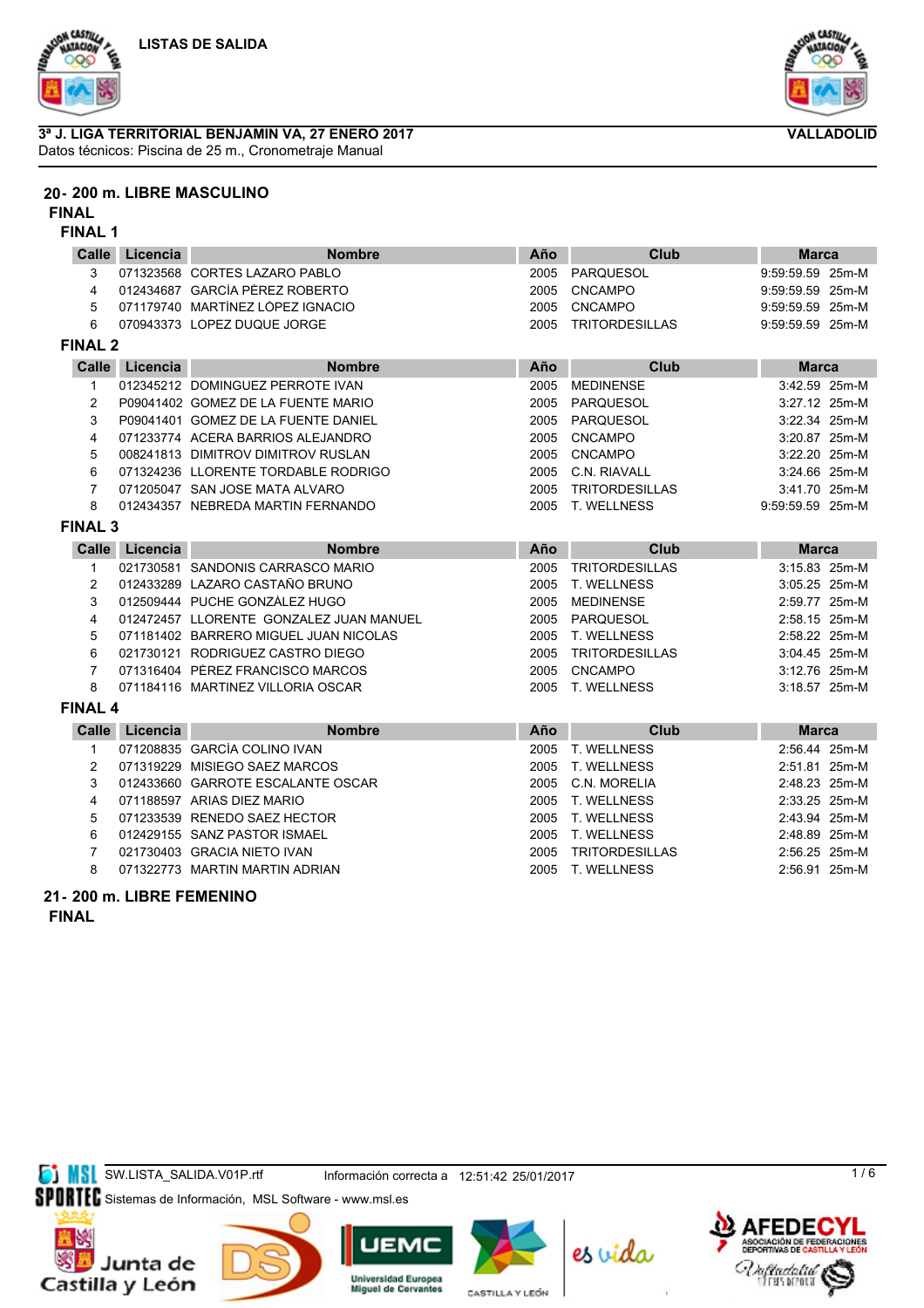





#### **3ª J. LIGA TERRITORIAL BENJAMIN VA, 27 ENERO 2017** Datos técnicos: Piscina de 25 m., Cronometraje Manual

### **21- 200 m. LIBRE FEMENINO**

**FINAL**

#### **FINAL 1**

| Calle          | Licencia | <b>Nombre</b>                      | Año  | Club                  | <b>Marca</b>     |
|----------------|----------|------------------------------------|------|-----------------------|------------------|
| 1              |          | P09042020 GUTIERREZ AHENZA JULIETA | 2006 | <b>PARQUESOL</b>      | 9:59:59.59 25m-M |
| 2              |          | 021731146 DIEZ DE LA CRUZ CARLOTA  | 2006 | <b>TRITORDESILLAS</b> | 9:59:59.59 25m-M |
| 3              |          | 071572887 SERRADOR VILLA ANGELA    | 2006 | <b>T. WELLNESS</b>    | 9:59:59.59 25m-M |
| 4              |          | 012442231 ALTUBE SAN JOSE MARINA   | 2006 | C.N. MORELIA          | 5:00.77 25m-M    |
| 5              |          | P01027040 SANZ OLIVAR SONIA        | 2006 | C.N. MORELIA          | 5:33.72 25m-M    |
| 6              |          | 044918872 PRIETO TORRES AMANDA     | 2006 | <b>CNCAMPO</b>        | 9:59:59.59 25m-M |
| 7              |          | 012429109 DIEZ GARCIA LARA         | 2006 | C.N. MORELIA          | 9:59:59.59 25m-M |
| 8              |          | 071207716 ALVAREZ ARAUZO ANABEL    | 2006 | <b>PARQUESOL</b>      | 9:59:59.59 25m-M |
| <b>FINAL 2</b> |          |                                    |      |                       |                  |
| Calle          | Licencia | <b>Nombre</b>                      | Año  | <b>Club</b>           | <b>Marca</b>     |
| 1              |          | P01027039 MOYA RUIZ LAURA          | 2006 | C.N. MORELIA          | 4:36.84 25m-M    |
| 2              |          | PO1473001 DELGADO DE LEON LEONOR   | 2006 | PARQUESOL             | 4:20.50 25m-M    |
| 3              |          | 071231993 RUIZ DE LASTRA ROCIO     | 2006 | <b>PARQUESOL</b>      | 4:15.70 25m-M    |
| 4              |          | 043466292 CUADRADO FERNANDEZ TANIA | 2006 | T. WELLNESS           | 3:39.19 25m-M    |
| 5              |          | 071232992 BOCIGAS JIMENEZ CARLOTA  | 2006 | <b>PARQUESOL</b>      | 4:06.97 25m-M    |
| 6              |          | 071185161 SAHAGUN VALLECILLO ICIAR | 2006 | C.N. MORELIA          | 4:17.18 25m-M    |
| 7              |          | 071233951 BOSCH MARTIN NAIARA      | 2006 | <b>PARQUESOL</b>      | 4:25.64 25m-M    |
| 8              |          | P01027037 BASTARDO DAZA MARINA     | 2006 | C.N. MORELIA          | 4:39.03 25m-M    |
| <b>FINAL 3</b> |          |                                    |      |                       |                  |
| Calle          | Licencia | <b>Nombre</b>                      | Año  | <b>Club</b>           | <b>Marca</b>     |
| 1              |          | 071232561 FRAILE MARTIN PAOLA      | 2006 | <b>PARQUESOL</b>      | 3:38.91 25m-M    |
| 2              |          | 012344331 NUNES MATA JUTID         | 2006 | <b>TRITORDESILLAS</b> | 3:32.81 25m-M    |
| 3              |          | P00843055 LOPEZ MATOS ALBA         | 2006 | <b>MEDINENSE</b>      | 3:25.45 25m-M    |
| 4              |          | 071231007 DOURAL BARRIO JIMENA     | 2006 | PARQUESOL             | 3:02.71 25m-M    |
| 5              |          | 001475009 CAMELO NIETO NOA         | 2006 | <b>TRITORDESILLAS</b> | 3:15.29 25m-M    |
| 6              |          | 012430287 SANTOS SANCHEZ CLAUDIA   | 2006 | <b>T. WELLNESS</b>    | 3:32.69 25m-M    |
| 7              |          | 054435237 DE LOS SANTOS RUIZ LUCIA | 2006 | PARQUESOL             | 3:35.71 25m-M    |
| 8              |          | 071233576 SALGADO PALOMERO L.D.C.  | 2006 | <b>PARQUESOL</b>      | 3:39.05 25m-M    |

#### **22- 100 m. LIBRE MASCULINO**

#### **FINAL**

**FINAL 1**

| Calle | Licencia | <b>Nombre</b>                          | Año   | Club           | <b>Marca</b>       |  |
|-------|----------|----------------------------------------|-------|----------------|--------------------|--|
|       |          | 012470433 GANGOSO OROBON PABLO         |       | 2006 PARQUESOL | $9:59:59.59$ 25m-M |  |
|       |          | 071191637 ALONSO MARTINEZ JULIO        |       | 2006 PARQUESOL | 9:59:59.59 25m-M   |  |
| 4     |          | 071316362 GOMEZ CORTIJO DAVID          |       | 2006 PAROUESOL | 9:59:59.59 25m-M   |  |
| 5.    |          | 071206753 MARTIN ENJUTO JACK DIEGO     |       | 2006 PAROUESOL | 9:59:59.59 25m-M   |  |
| 6     |          | 071190086 ROY DIEZ FELIPE              | 2006. | T. WELLNESS    | 9:59:59.59 25m-M   |  |
|       |          | 012431112 FERNANDEZ DEL ARCO GUILLERMO |       | 2006 PAROUESOL | 9:59:59.59 25m-M   |  |

SW.LISTA\_SALIDA.V01P.rtf Información correcta a 12:51:42 25/01/2017

SPORTEC Sistemas de Información, MSL Software - www.msl.es









CASTILLA Y LEÓN



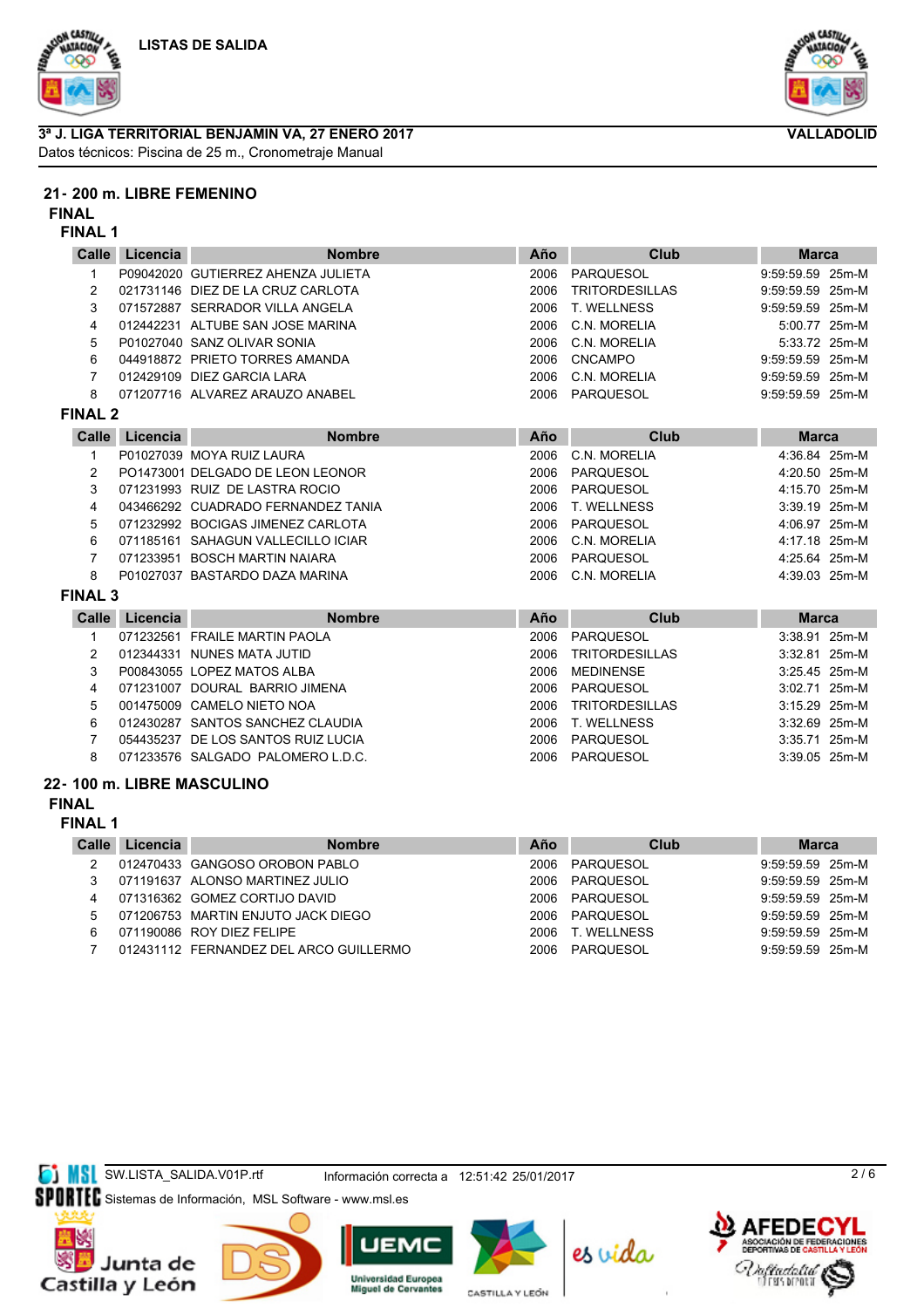





# **3ª J. LIGA TERRITORIAL BENJAMIN VA, 27 ENERO 2017**

Datos técnicos: Piscina de 25 m., Cronometraje Manual

## **22- 100 m. LIBRE MASCULINO**

#### **FINAL**

#### **FINAL 2**

| <b>Calle</b> | Licencia | <b>Nombre</b>                       | Año  | Club           | <b>Marca</b>       |  |
|--------------|----------|-------------------------------------|------|----------------|--------------------|--|
|              |          | 021730436 CASARES MILAN ALEJANDRO   | 2006 | TRITORDESILLAS | $1:56.49$ 25m-M    |  |
| 2            |          | 071316272 LOPEZ BARTOLOME MAURO     | 2006 | PARQUESOL      | $1:52.06$ 25m-M    |  |
| 3            |          | 071185787 GIL MORAL LUCAS           | 2006 | PARQUESOL      | $1:36.08$ 25m-M    |  |
| 4            |          | 012511993 MATA LOPEZ SERGIO         | 2006 | MEDINENSE      | 1:28.80 25m-M      |  |
| 5.           |          | 071315146 DE LA FUENTE ALONSO DIEGO | 2006 | T. WELLNESS    | $1:28.91$ 25m-M    |  |
| 6            |          | 071315447 CUENA PAJARES MARIO       | 2006 | CNCAMPO        | 1:49.04 25m-M      |  |
|              |          | 012434467 FEBRERO HIGUERA JORGE     | 2006 | T. WELLNESS    | $1:52.10$ 25m-M    |  |
| 8            |          | 0X9531950 SVETLINOV DIMOV RUMEN     | 2006 | C.N. MORELIA   | $9:59:59.59$ 25m-M |  |

## **23- 100 m. LIBRE FEMENINO**

## **FINAL**

## **FINAL 1**

| Calle          | Licencia  | <b>Nombre</b>                          | Año  | Club                  | <b>Marca</b>       |  |
|----------------|-----------|----------------------------------------|------|-----------------------|--------------------|--|
|                |           | 012436093 PERRINO MARTÍN DANIELA       | 2007 | C.N. MORELIA          | 9:59:59.59 25m-M   |  |
| 2              |           | 071189403 FRAILE GOMEZ LUCIA           | 2007 | <b>PARQUESOL</b>      | 9:59:59.59 25m-M   |  |
| 3              |           | 012510575 GARCIA SANTOS INES           | 2007 | <b>MEDINENSE</b>      | 2:17.39 25m-M      |  |
| 4              |           | 012510114 FRAGUA KOLEVA CANDELA        | 2007 | <b>MEDINENSE</b>      | 2:00.22 25m-M      |  |
| 5              |           | 012345745 CAMPOS SEOANE CLAUDIA        | 2007 | <b>TRITORDESILLAS</b> | 2:04.82 25m-M      |  |
| 6              |           | 071207717 ALVAREZ ARAUZO ANGELA        | 2007 | PAROUESOL             | 9:59:59.59 25m-M   |  |
|                | 012509508 | <b>MERILLAS PEREZ IRENE</b>            | 2007 | <b>TRITORDESILLAS</b> | $9:59:59.59$ 25m-M |  |
| 8              |           | 071183036 VALBUENA ALVAREZ HAYA        | 2007 | <b>MEDINENSE</b>      | 9:59:59.59 25m-M   |  |
| <b>FINAL 2</b> |           |                                        |      |                       |                    |  |
| Calle          | Licencia  | <b>Nombre</b>                          | Año  | Club                  | <b>Marca</b>       |  |
|                | 021730901 | MARTIN DEL VAL TELMA                   | 2007 | <b>TRITORDESILLAS</b> | 1:56.29 25m-M      |  |
| 2              |           | 71189404B SANZ GOBERNADO LAURA         | 2007 | C.N. RIAVALL          | 1:47.46 25m-M      |  |
| ີ              |           | $ORO404424$ A IATER DEL BOROLIE DALILA | 2007 | <b>MEDIMENICE</b>     | $1.4222$ $25m$ M   |  |

|    | 050181431 AJATES DEL BOSQUE PAULA | 2007 | MEDINENSE        | 1:42.26 25m-M   |  |
|----|-----------------------------------|------|------------------|-----------------|--|
|    | 071327570 DE PABLO GOMEZ SILVIA   |      | 2007 T. WELLNESS | 1:21.53 25m-M   |  |
|    | 5 071319230 MISIEGO SAEZ PAULA    |      | 2007 T. WELLNESS | $1:35.83$ 25m-M |  |
| 6. | 071186777_VIVAR VITORES SARA      |      | 2007 PARQUESOL   | 1:42.35 25m-M   |  |
|    | 071323671 SANCHO VELEZ ASCENSION  | 2007 | TRITORDESILLAS   | 1:51.21 25m-M   |  |
|    | 071315139 MOREDA VILLA NADIA      |      | 2007 CNCAMPO     | 1:59.94 25m-M   |  |

## **24- 100 m. ESPALDA MASCULINO**

## **FINAL**

### **FINAL 1**

| Calle | Licencia | <b>Nombre</b>                     | Año  | Club             | <b>Marca</b>       |  |
|-------|----------|-----------------------------------|------|------------------|--------------------|--|
|       |          | 070943373 LOPEZ DUQUE JORGE       | 2005 | TRITORDESILLAS   | $9:59:59.59$ 25m-M |  |
|       |          | 071323568 CORTES LAZARO PABLO     |      | 2005 PARQUESOL   | $9:59:59.59$ 25m-M |  |
|       |          | 012345212 DOMINGUEZ PERROTE IVAN  |      | 2005 MEDINENSE   | 2:14.75 25m-M      |  |
| 5     |          | 012434357 NEBREDA MARTIN FERNANDO |      | 2005 T WELL NESS | 2:27.45 25m-M      |  |
| ิค    |          | 012428220 VALBUENA ALVAREZ ESAI   | 2005 | MEDINENSE        | $9:59:59.59$ 25m-M |  |

**SI MSL** SW.LISTA\_SALIDA.V01P.rtf Información correcta a 12:51:42 25/01/2017

SPORTEC Sistemas de Información, MSL Software - www.msl.es







**Universidad Europea**<br>Miguel de Cervantes CASTILLA Y LEÓN







 $3/6$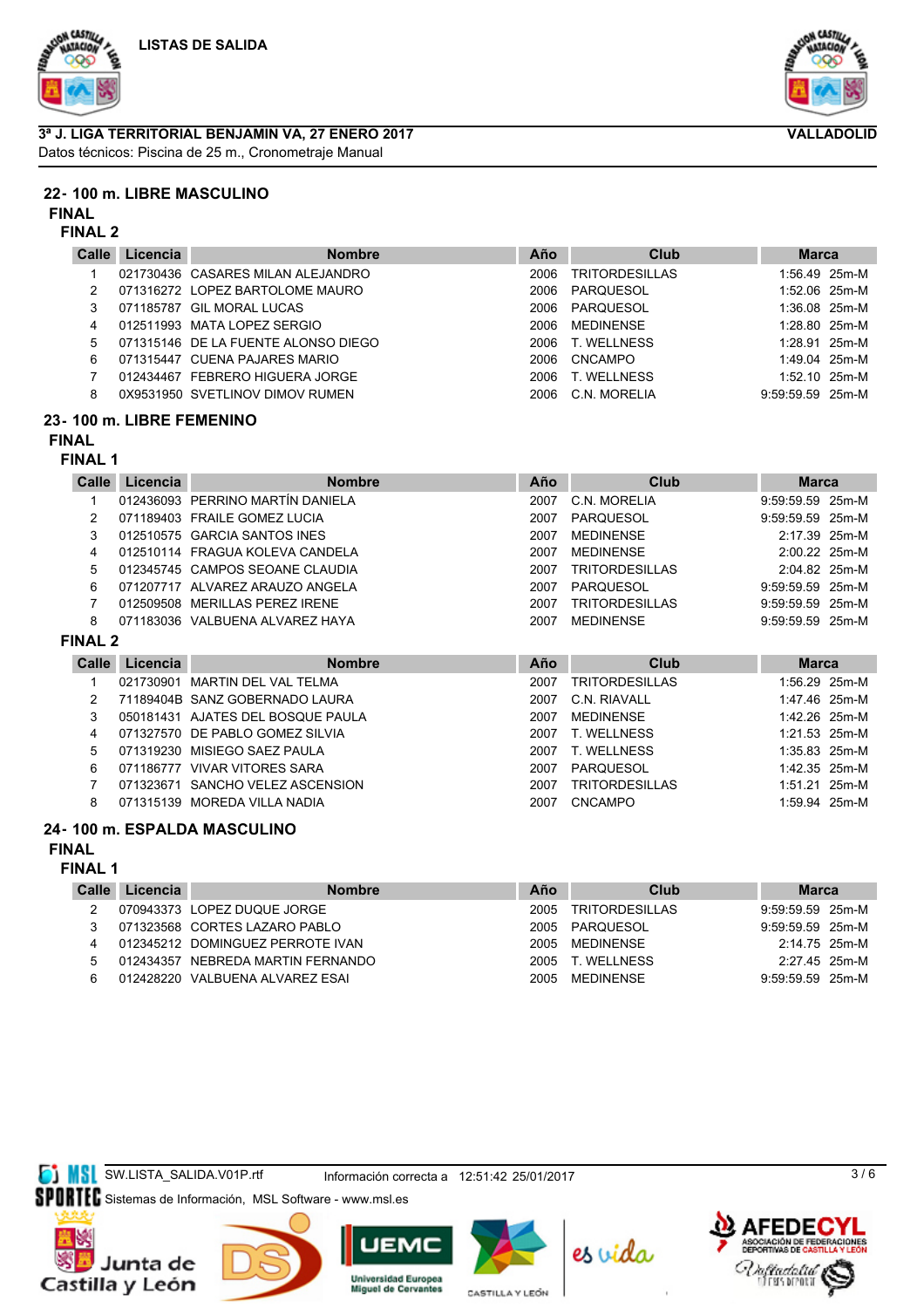

#### **3ª J. LIGA TERRITORIAL BENJAMIN VA, 27 ENERO 2017** Datos técnicos: Piscina de 25 m., Cronometraje Manual



#### **FINAL**

#### **FINAL 2**

| <b>Calle</b>   | Licencia | <b>Nombre</b>                           | Año  | Club                  | <b>Marca</b>  |
|----------------|----------|-----------------------------------------|------|-----------------------|---------------|
|                |          | 008241813 DIMITROV DIMITROV RUSLAN      | 2005 | <b>CNCAMPO</b>        | 1:59.32 25m-M |
| $\overline{c}$ |          | P09041402 GOMEZ DE LA FUENTE MARIO      | 2005 | <b>PARQUESOL</b>      | 1:49.08 25m-M |
| 3              |          | 071184116 MARTINEZ VILLORIA OSCAR       | 2005 | <b>T. WELLNESS</b>    | 1:47.06 25m-M |
| 4              |          | 071233774 ACERA BARRIOS ALEJANDRO       | 2005 | <b>CNCAMPO</b>        | 1:45.71 25m-M |
| 5              |          | P09041401 GOMEZ DE LA FUENTE DANIEL     | 2005 | PARQUESOL             | 1:46.02 25m-M |
| 6              |          | 071181402 BARRERO MIGUEL JUAN NICOLAS   | 2005 | <b>T. WELLNESS</b>    | 1:47.13 25m-M |
| 7              |          | 012434687 GARCÍA PÉREZ ROBERTO          | 2005 | <b>CNCAMPO</b>        | 1:56.95 25m-M |
| 8              |          | 071205047 SAN JOSE MATA ALVARO          | 2005 | <b>TRITORDESILLAS</b> | 2:08.56 25m-M |
| <b>FINAL 3</b> |          |                                         |      |                       |               |
| Calle          | Licencia | <b>Nombre</b>                           | Año  | Club                  | <b>Marca</b>  |
| 1              |          | 071179740 MARTÍNEZ LÓPEZ IGNACIO        | 2005 | <b>CNCAMPO</b>        | 1:43.88 25m-M |
| 2              |          | 012433289 LAZARO CASTAÑO BRUNO          | 2005 | <b>T. WELLNESS</b>    | 1:42.03 25m-M |
| 3              |          | 021730121 RODRIGUEZ CASTRO DIEGO        | 2005 | <b>TRITORDESILLAS</b> | 1:41.21 25m-M |
| 4              |          | 012509444 PUCHE GONZÁLEZ HUGO           | 2005 | <b>MEDINENSE</b>      | 1:37.21 25m-M |
| 5              |          | 071324236 LLORENTE TORDABLE RODRIGO     | 2005 | C.N. RIAVALL          | 1:41.19 25m-M |
| 6              |          | 012472457 LLORENTE GONZALEZ JUAN MANUEL | 2005 | PARQUESOL             | 1:41.28 25m-M |
| 7              |          | 071316404 PÉREZ FRANCISCO MARCOS        | 2005 | <b>CNCAMPO</b>        | 1:42.39 25m-M |
| 8              |          | 021730581 SANDONIS CARRASCO MARIO       | 2005 | <b>TRITORDESILLAS</b> | 1:45.66 25m-M |
| <b>FINAL 4</b> |          |                                         |      |                       |               |
| Calle          | Licencia | <b>Nombre</b>                           | Año  | Club                  | <b>Marca</b>  |
| 1              |          | 071208835 GARCÍA COLINO IVAN            | 2005 | <b>T. WELLNESS</b>    | 1:32.26 25m-M |
| 2              |          | 071233539 RENEDO SAEZ HECTOR            | 2005 | T. WELLNESS           | 1:30.62 25m-M |
| 3              |          | 071319229 MISIEGO SAEZ MARCOS           | 2005 | <b>T. WELLNESS</b>    | 1:27.21 25m-M |
| 4              |          | 071188597 ARIAS DIEZ MARIO              | 2005 | <b>T. WELLNESS</b>    | 1:23.02 25m-M |
| 5              |          | 021730403 GRACIA NIETO IVAN             | 2005 | <b>TRITORDESILLAS</b> | 1:25.51 25m-M |
| 6              |          | 012429155 SANZ PASTOR ISMAEL            | 2005 | <b>T. WELLNESS</b>    | 1:29.18 25m-M |
| 7              |          | 012433660 GARROTE ESCALANTE OSCAR       | 2005 | C.N. MORELIA          | 1:31.95 25m-M |
| 8              |          | 071322773 MARTIN MARTIN ADRIAN          | 2005 | <b>T. WELLNESS</b>    | 1:36.03 25m-M |
|                |          |                                         |      |                       |               |

#### **25- 100 m. ESPALDA FEMENINO**

#### **FINAL**

#### **FINAL 1**

| Calle | Licencia | <b>Nombre</b>                     | Año   | Club                  | <b>Marca</b>       |  |
|-------|----------|-----------------------------------|-------|-----------------------|--------------------|--|
|       |          | 044918872 PRIETO TORRES AMANDA    | 2006  | CNCAMPO               | $9:59:59.59$ 25m-M |  |
|       |          | 012430287 SANTOS SANCHEZ CLAUDIA  | 2006  | T. WELLNESS           | 2:20.59 25m-M      |  |
|       |          | 071231993 RUIZ DE LASTRA ROCIO    | 2006  | PARQUESOL             | 2:11.32 25m-M      |  |
| 4     |          | 012344331 NUNES MATA JUTID        | 2006  | <b>TRITORDESILLAS</b> | 1:56.65 25m-M      |  |
| 5     |          | 071232992 BOCIGAS JIMENEZ CARLOTA | 2006  | PARQUESOL             | $2:05.43$ 25m-M    |  |
| 6     |          | 071233951 BOSCH MARTIN NAIARA     | 2006  | PARQUESOL             | $2:14.46$ 25m-M    |  |
|       |          | 071572887 SERRADOR VILLA ANGELA   | 2006  | T. WELLNESS           | $9:59:59.59$ 25m-M |  |
| 8     |          | 021731146 DIEZ DE LA CRUZ CARLOTA | 2006. | <b>TRITORDESILLAS</b> | $9:59:59.59$ 25m-M |  |
|       |          |                                   |       |                       |                    |  |



SPORTEC Sistemas de Información, MSL Software - www.msl.es





**UEM** 



**Universidad Europea**<br>Miguel de Cervantes CASTILLA Y LEÓN





4 / 6



**VALLADOLID**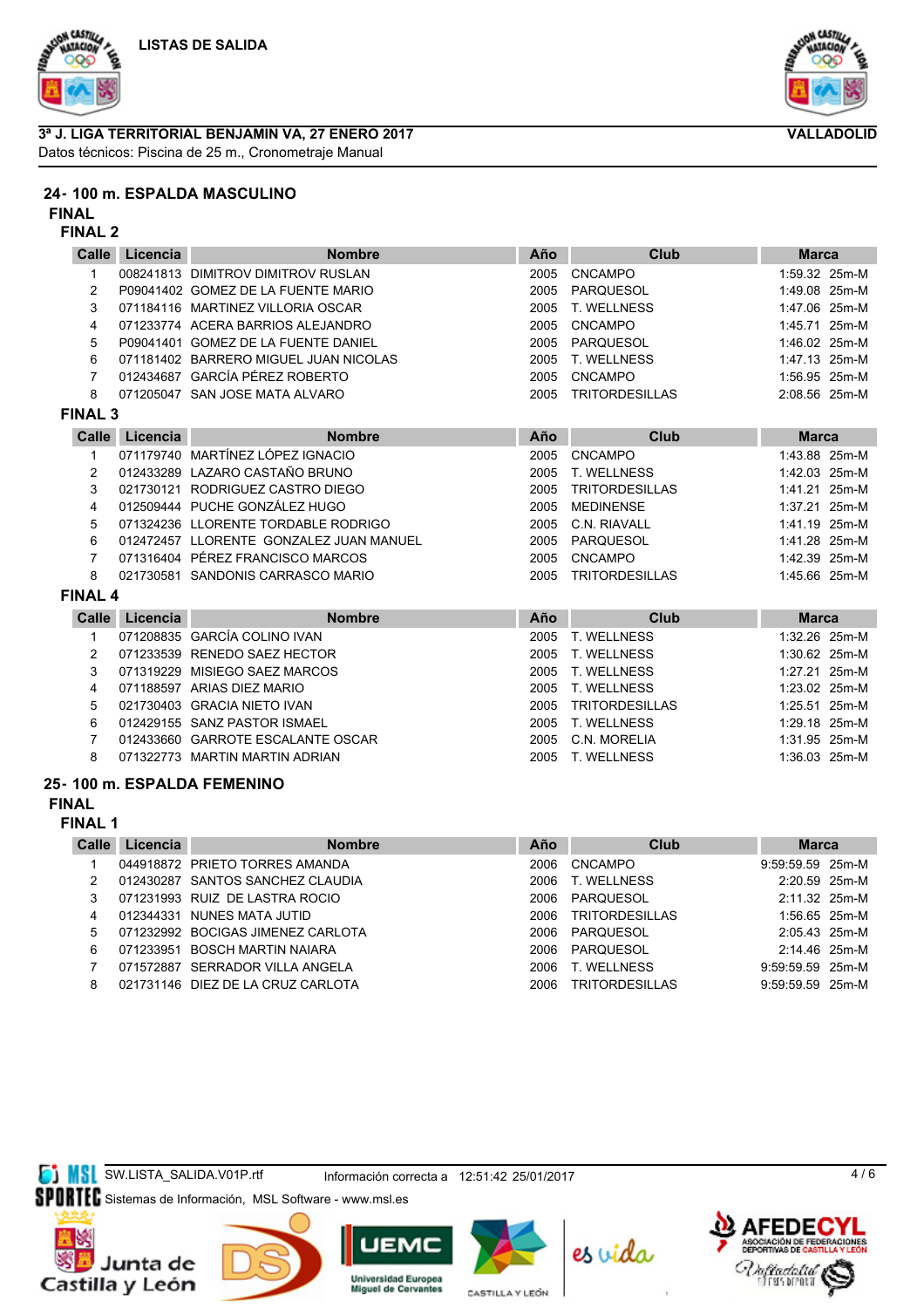





**VALLADOLID**

## **3ª J. LIGA TERRITORIAL BENJAMIN VA, 27 ENERO 2017**

Datos técnicos: Piscina de 25 m., Cronometraje Manual

### **25- 100 m. ESPALDA FEMENINO**

#### **FINAL**

#### **FINAL 2**

| Calle | Licencia | <b>Nombre</b>                      | Año  | Club           | <b>Marca</b>    |  |
|-------|----------|------------------------------------|------|----------------|-----------------|--|
|       |          | PO1473001 DELGADO DE LEON LEONOR   | 2006 | PARQUESOL      | $1:50.12$ 25m-M |  |
|       |          | 071232561 FRAILE MARTIN PAOLA      | 2006 | PARQUESOL      | $1:46.38$ 25m-M |  |
|       |          | 054435237 DE LOS SANTOS RUIZ LUCIA | 2006 | PAROUESOL      | 1:43.27 25m-M   |  |
| 4     |          | 001475009 CAMELO NIETO NOA         | 2006 | TRITORDESILLAS | $1:35.96$ 25m-M |  |
| 5.    |          | 071231007 DOURAL BARRIO JIMENA     | 2006 | PARQUESOL      | $1:38.37$ 25m-M |  |
| 6     |          | P00843055 LOPEZ MATOS ALBA         | 2006 | MEDINENSE      | 1:45.28 25m-M   |  |
|       |          | 071233576 SALGADO PALOMERO L.D.C.  | 2006 | PAROUESOL      | $1:49.53$ 25m-M |  |
| 8     |          | 043466292 CUADRADO FERNANDEZ TANIA | 2006 | T. WELLNESS    | $1:54.30$ 25m-M |  |

## **26- 50 m. MARIPOSA MASCULINO**

## **FINAL**

#### **FINAL 1**

| Calle          | Licencia | <b>Nombre</b>                          | Año  | Club                  | <b>Marca</b>       |
|----------------|----------|----------------------------------------|------|-----------------------|--------------------|
|                |          | 012470433 GANGOSO OROBON PABLO         | 2006 | PARQUESOL             | 9:59:59.59 25m-M   |
|                |          | 071206753 MARTIN ENJUTO JACK DIEGO     | 2006 | PAROUESOL             | $9:59:59.59$ 25m-M |
| 5              |          | 071190086 ROY DIEZ FELIPE              | 2006 | T. WELLNESS           | $9:59:59.59$ 25m-M |
| 6              |          | 012431112 FERNANDEZ DEL ARCO GUILLERMO | 2006 | PAROUESOL             | $9:59:59.59$ 25m-M |
| <b>FINAL 2</b> |          |                                        |      |                       |                    |
| Calle          | Licencia | <b>Nombre</b>                          | Año  | Club                  | <b>Marca</b>       |
|                |          | 071316362 GOMEZ CORTIJO DAVID          | 2006 | PARQUESOL             | $9:59:59.59$ 25m-M |
|                |          | 021730436 CASARES MILAN ALEJANDRO      | 2006 | <b>TRITORDESILLAS</b> | $1:13.50$ 25m-M    |

|    | 071185787 GIL MORAL LUCAS           | 2006 PARQUESOL   | 1:02.96 25m-M    |             |
|----|-------------------------------------|------------------|------------------|-------------|
| 4  | 071315146 DE LA FUENTE ALONSO DIEGO | 2006 T. WELLNESS |                  | 48.63 25m-M |
| 5. | 012511993 MATA LOPEZ SERGIO         | 2006 MEDINENSE   |                  | 56.78 25m-M |
| 6. | 071316272 LOPEZ BARTOLOME MAURO     | 2006 PARQUESOL   | 1:09.63 25m-M    |             |
|    | 012434467 FEBRERO HIGUERA JORGE     | 2006 T. WELLNESS | $1:16.39$ 25m-M  |             |
|    | 071315447 CUENA PAJARES MARIO       | 2006 CNCAMPO     | 9:59:59.59 25m-M |             |
|    |                                     |                  |                  |             |

## **27- 50 m. MARIPOSA FEMENINO**

## **FINAL**

### **FINAL 1**

| Calle | Licencia | <b>Nombre</b>                   | Año  | Club           | Marca              |  |
|-------|----------|---------------------------------|------|----------------|--------------------|--|
|       |          | 012510575 GARCIA SANTOS INES    | 2007 | MEDINENSE      | $9:59:59.59$ 25m-M |  |
|       |          | 071189403 FRAILE GOMEZ LUCIA    |      | 2007 PARQUESOL | $9:59:59.59$ 25m-M |  |
| 5     |          | 021730901 MARTIN DEL VAL TELMA  | 2007 | TRITORDESILLAS | $9:59:59.59$ 25m-M |  |
|       |          | 012510114 FRAGUA KOLEVA CANDELA | 2007 | MFDINFNSF      | $9:59:59.59$ 25m-M |  |
|       |          |                                 |      |                |                    |  |

## **FINAL 2**

| Calle | Licencia | <b>Nombre</b>                     | Año  | Club                  | <b>Marca</b>       |             |
|-------|----------|-----------------------------------|------|-----------------------|--------------------|-------------|
|       |          | 071315139 MOREDA VILLA NADIA      | 2007 | <b>CNCAMPO</b>        | $1:16.85$ 25m-M    |             |
|       |          | 050181431 AJATES DEL BOSQUE PAULA | 2007 | <b>MEDINENSE</b>      |                    | 58.21 25m-M |
| 3     |          | 071186777 VIVAR VITORES SARA      | 2007 | PAROUESOL             |                    | 55.97 25m-M |
| 4     |          | 071327570 DE PABLO GOMEZ SILVIA   | 2007 | T. WELLNESS           |                    | 42.77 25m-M |
| 5     |          | 071319230 MISIEGO SAEZ PAULA      | 2007 | T. WELLNESS           |                    | 51.74 25m-M |
| 6     |          | 71189404B SANZ GOBERNADO LAURA    | 2007 | C.N. RIAVALL          |                    | 57.51 25m-E |
|       |          | 012345745 CAMPOS SEOANE CLAUDIA   | 2007 | <b>TRITORDESILLAS</b> | $1:01.83$ 25m-M    |             |
| 8     |          | 071323671 SANCHO VELEZ ASCENSION  | 2007 | TRITORDESILLAS        | $9:59:59.59$ 25m-M |             |

## SW.LISTA\_SALIDA.V01P.rtf Información correcta a 12:51:42 25/01/2017

SPORTEC Sistemas de Información, MSL Software - www.msl.es